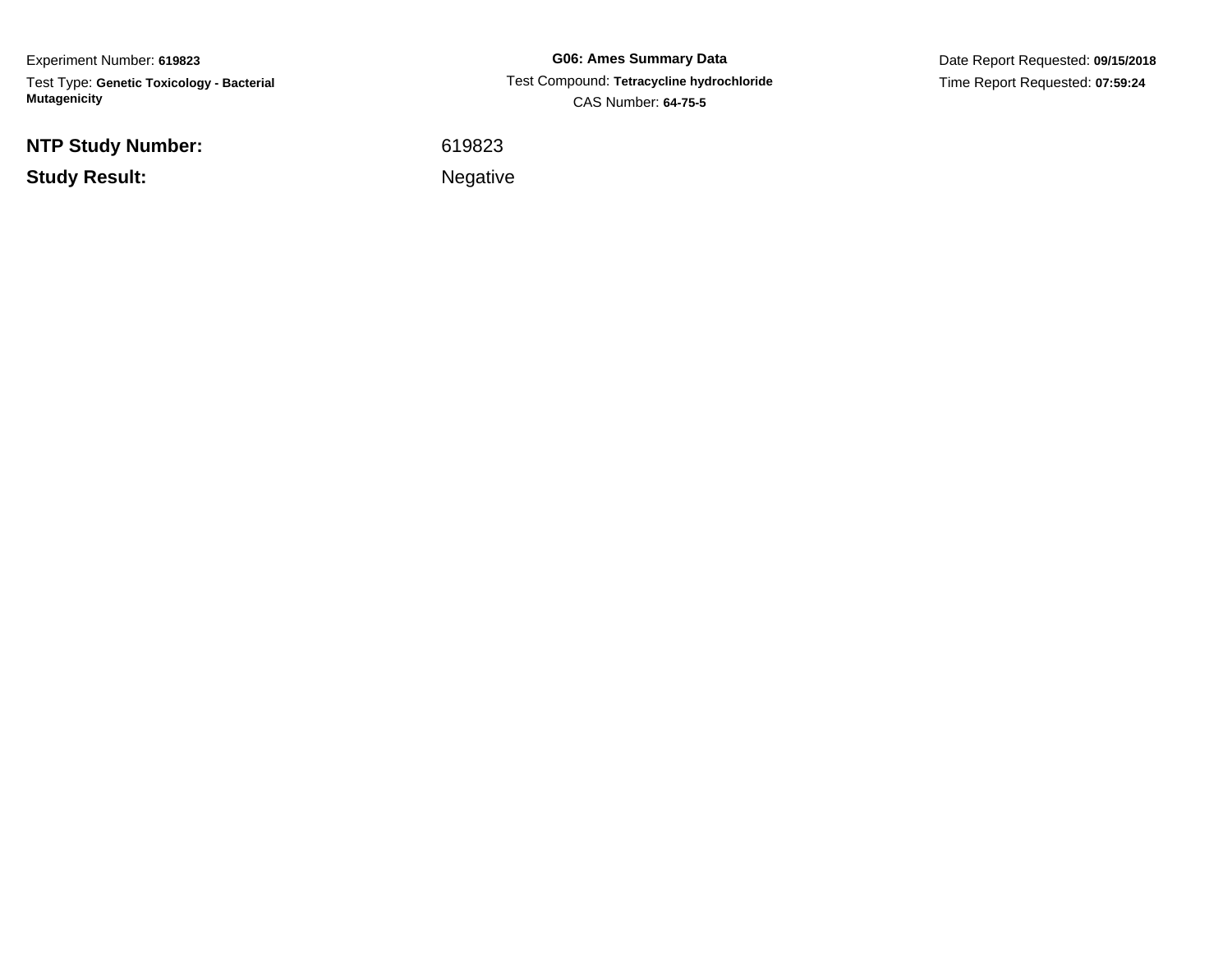Test Type: **Genetic Toxicology - Bacterial Mutagenicity**

## **G06: Ames Summary Data** Test Compound: **Tetracycline hydrochloride**CAS Number: **64-75-5**

|                               |                   |                   | Strain: TA100          |                        |                     |
|-------------------------------|-------------------|-------------------|------------------------|------------------------|---------------------|
| Dose (ug/Plate)               | <b>Without S9</b> | <b>Without S9</b> | <b>With 10% Rat S9</b> | <b>With 10% Rat S9</b> | With 10% Hamster S9 |
| Vehicle Control <sup>1</sup>  | $105 \pm 7.7$     | $109 \pm 2.9$     | $118 \pm 4.7$          | $103 \pm 5.8$          | $121 \pm 4.5$       |
| 0.03                          |                   | $100 \pm 6.3$     |                        | $99 \pm 6.4$           |                     |
| 0.1                           | $113 \pm 8.8$     | $93 \pm 2.9$      | $125 \pm 6.4$          | $103 \pm 10.3$         | $121 \pm 3.1$       |
| 0.3                           | $101 \pm 2.0$     | $115 \pm 10.6$    | $94 \pm 8.7$           | $99 \pm 9.5$           | $117 \pm 4.5$       |
| 1.0                           | $49 \pm 7.5$      | $82 \pm 7.4$      | $77 \pm 8.0$           | $86 \pm 2.9$           | $69 \pm 10.9$       |
| 3.0                           | $5 \pm 1.0$       | $10 \pm 4.0^s$    | $5 \pm 1.2$            | $46 \pm 8.8$           | $5 \pm 2.0$         |
| 10.0                          | Toxic             |                   | 6 ± 3.5                |                        | <b>Toxic</b>        |
| <b>Trial Summary</b>          | Negative          | Negative          | Negative               | Negative               | Negative            |
| Positive Control <sup>2</sup> |                   |                   | $495 \pm 23.2$         | $392 \pm 5.5$          | $778 \pm 10.2$      |
| Positive Control <sup>3</sup> | $419 \pm 12.6$    | $336 \pm 7.9$     |                        |                        |                     |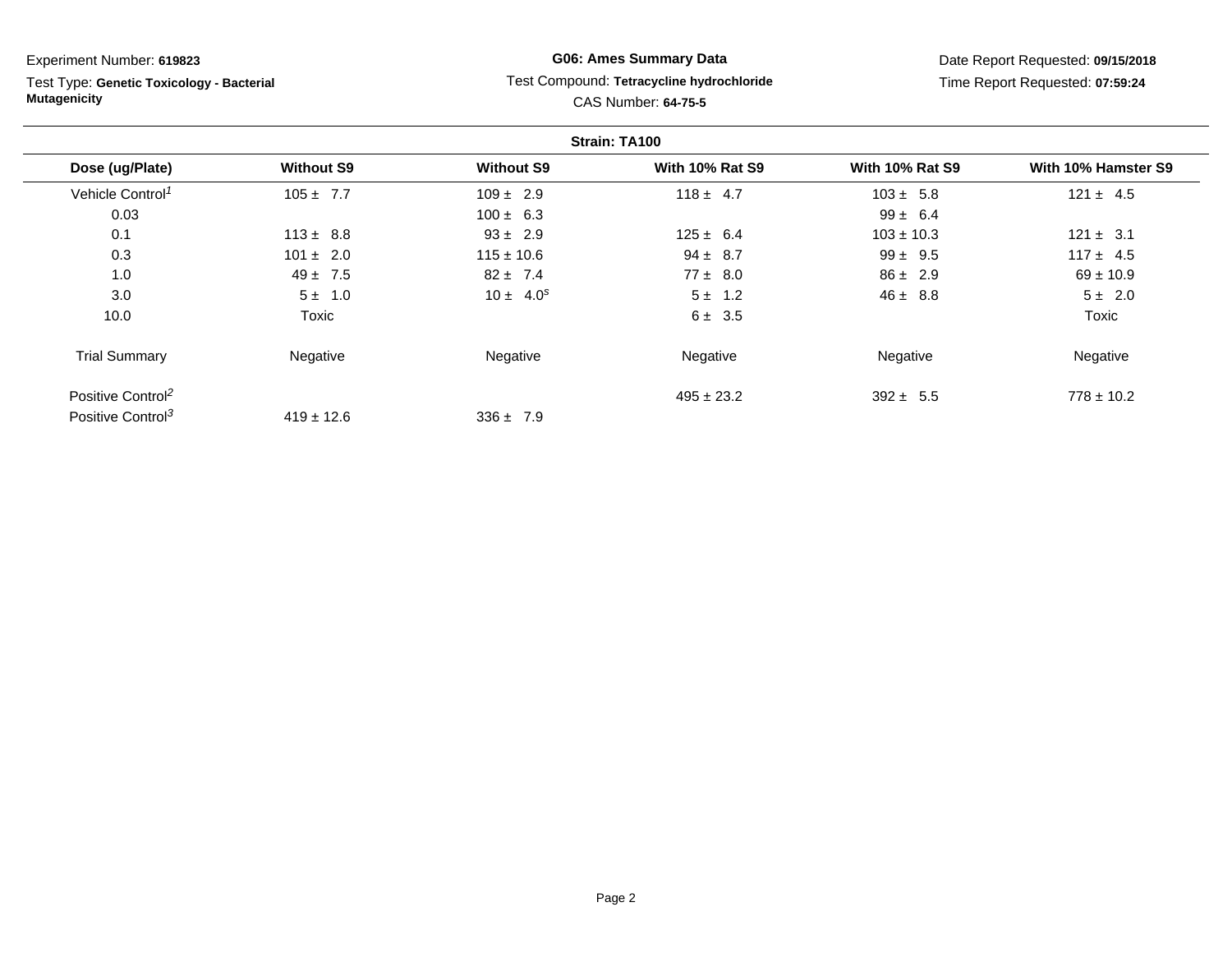÷.

Test Type: **Genetic Toxicology - Bacterial Mutagenicity**

## **G06: Ames Summary Data** Test Compound: **Tetracycline hydrochloride**CAS Number: **64-75-5**

Date Report Requested: **09/15/2018**Time Report Requested: **07:59:24**

| Dose (ug/Plate)                                                | With 10% Hamster S9 |
|----------------------------------------------------------------|---------------------|
| Vehicle Control <sup>1</sup>                                   | $93 \pm 4.0$        |
| 0.03                                                           | $116 \pm 11.6$      |
| 0.1                                                            | $128 \pm 9.6$       |
| 0.3                                                            | $121 \pm 7.5$       |
| 1.0                                                            | $101 \pm 7.0$       |
| 3.0                                                            | $20 \pm 3.3^s$      |
| 10.0                                                           |                     |
| <b>Trial Summary</b>                                           | Negative            |
| Positive Control <sup>2</sup><br>Positive Control <sup>3</sup> | $991 \pm 7.8$       |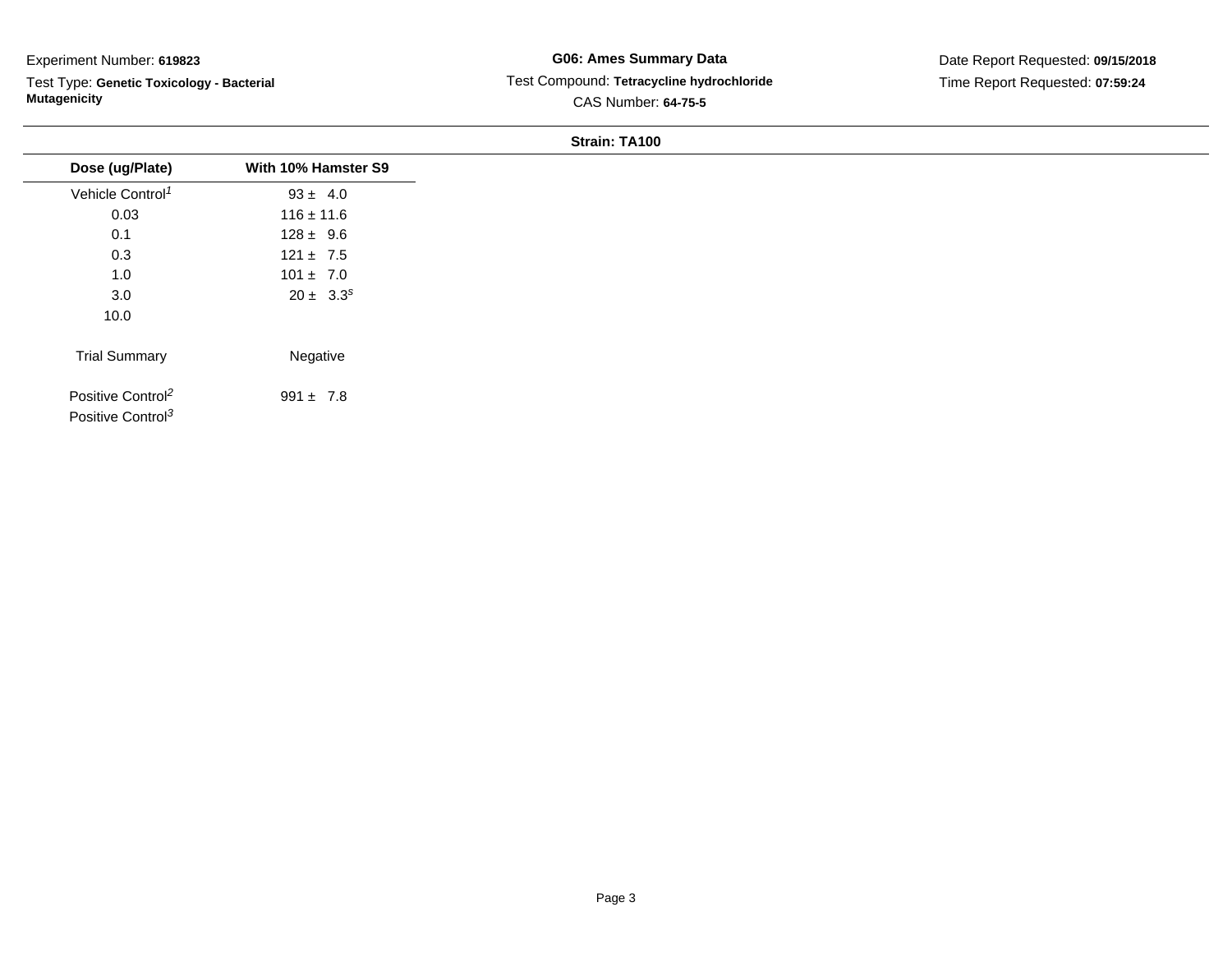Test Type: **Genetic Toxicology - Bacterial Mutagenicity**

## **G06: Ames Summary Data** Test Compound: **Tetracycline hydrochloride**CAS Number: **64-75-5**

|                               |                   |                          | Strain: TA1535         |                        |                     |
|-------------------------------|-------------------|--------------------------|------------------------|------------------------|---------------------|
| Dose (ug/Plate)               | <b>Without S9</b> | <b>Without S9</b>        | <b>With 10% Rat S9</b> | <b>With 10% Rat S9</b> | With 10% Hamster S9 |
| Vehicle Control <sup>1</sup>  | $24 \pm 4.7$      | $22 \pm 1.9$             | $11 \pm 2.7$           | $10 \pm 4.0$           | $8 \pm 1.9$         |
| 0.03                          |                   | $14 \pm 2.7$             |                        | $14 \pm 0.7$           |                     |
| 0.1                           | $15 \pm 1.8$      | $21 \pm 1.8$             | $15 \pm 1.2$           | $14 \pm 2.3$           | $12 \pm 2.6$        |
| 0.3                           | $16 \pm 1.9$      | $18 \pm 4.7$             | $15 \pm 1.5$           | $5 \pm 1.5$            | $8 \pm 2.9$         |
| 1.0                           | $11 \pm 2.7$      | $15 \pm 0.3$             | $10 \pm 1.2$           | $11 \pm 1.2$           | $8 \pm 2.0$         |
| 3.0                           | Toxic             | $6 \pm 0.7$ <sup>s</sup> | $5 \pm 1.2$            | $7 \pm 1.0$            | $2 \pm 0.7$         |
| 10.0                          | Toxic             |                          | Toxic                  |                        | Toxic               |
| <b>Trial Summary</b>          | Negative          | Negative                 | Negative               | Negative               | Negative            |
| Positive Control <sup>3</sup> | $379 \pm 22.3$    | $334 \pm 14.3$           |                        |                        |                     |
| Positive Control <sup>4</sup> |                   |                          | $120 \pm 13.2$         | $232 \pm 8.0$          | $356 \pm 53.3$      |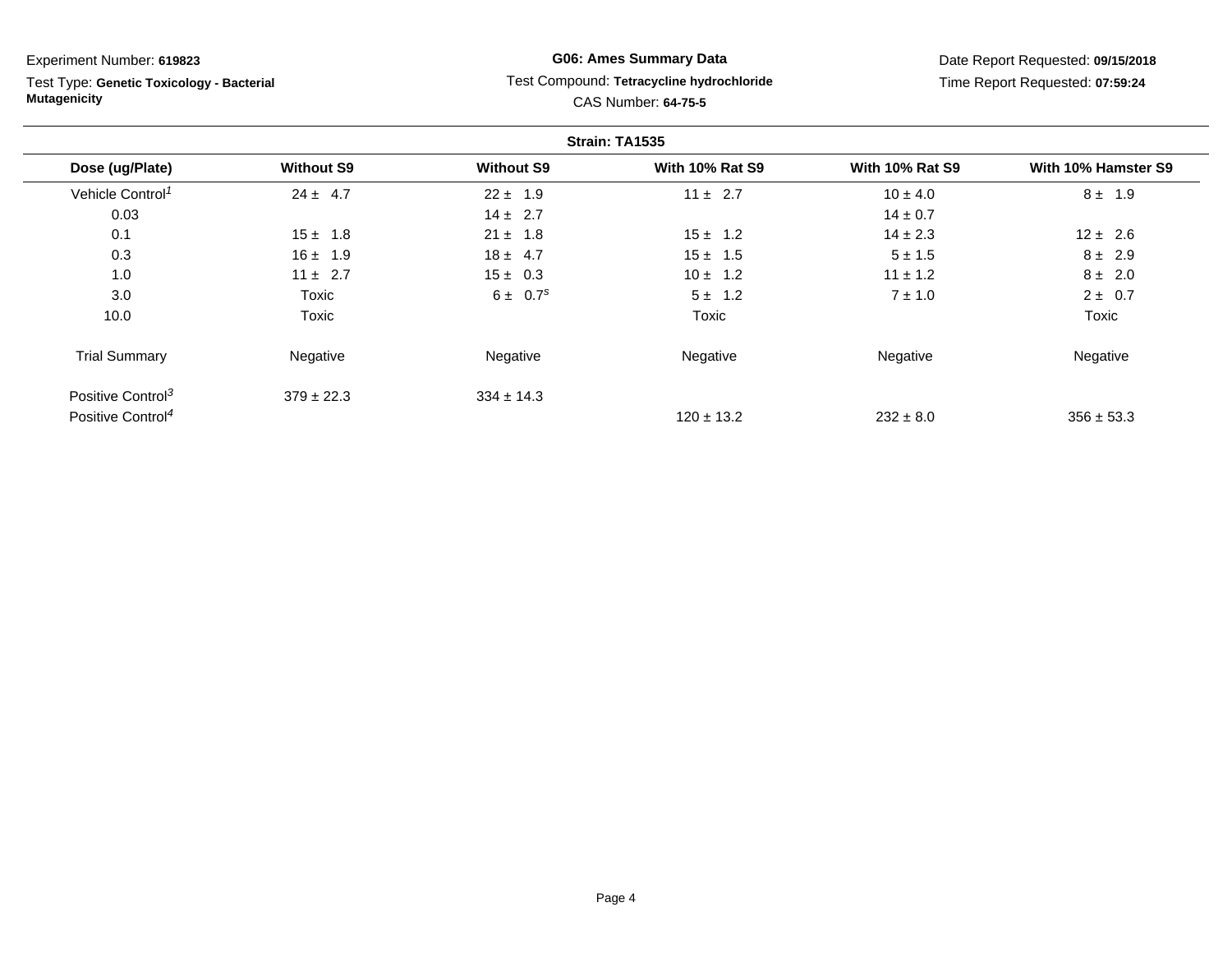Test Type: **Genetic Toxicology - Bacterial Mutagenicity**

## **G06: Ames Summary Data** Test Compound: **Tetracycline hydrochloride**CAS Number: **64-75-5**

|                               |                     | $JII$ alli. $III1JII3JI$ |  |
|-------------------------------|---------------------|--------------------------|--|
| Dose (ug/Plate)               | With 10% Hamster S9 |                          |  |
| Vehicle Control <sup>1</sup>  | $9 \pm 2.7$         |                          |  |
| 0.03                          | $3 \pm 0.9$         |                          |  |
| 0.1                           | $4 \pm 1.5$         |                          |  |
| 0.3                           | $4 \pm 0.3$         |                          |  |
| $1.0$                         | $3 \pm 1.0$         |                          |  |
| 3.0                           | $2 \pm 0.3$         |                          |  |
| 10.0                          |                     |                          |  |
| <b>Trial Summary</b>          | Negative            |                          |  |
| Positive Control <sup>3</sup> |                     |                          |  |
| Positive Control <sup>4</sup> | $337 \pm 24.8$      |                          |  |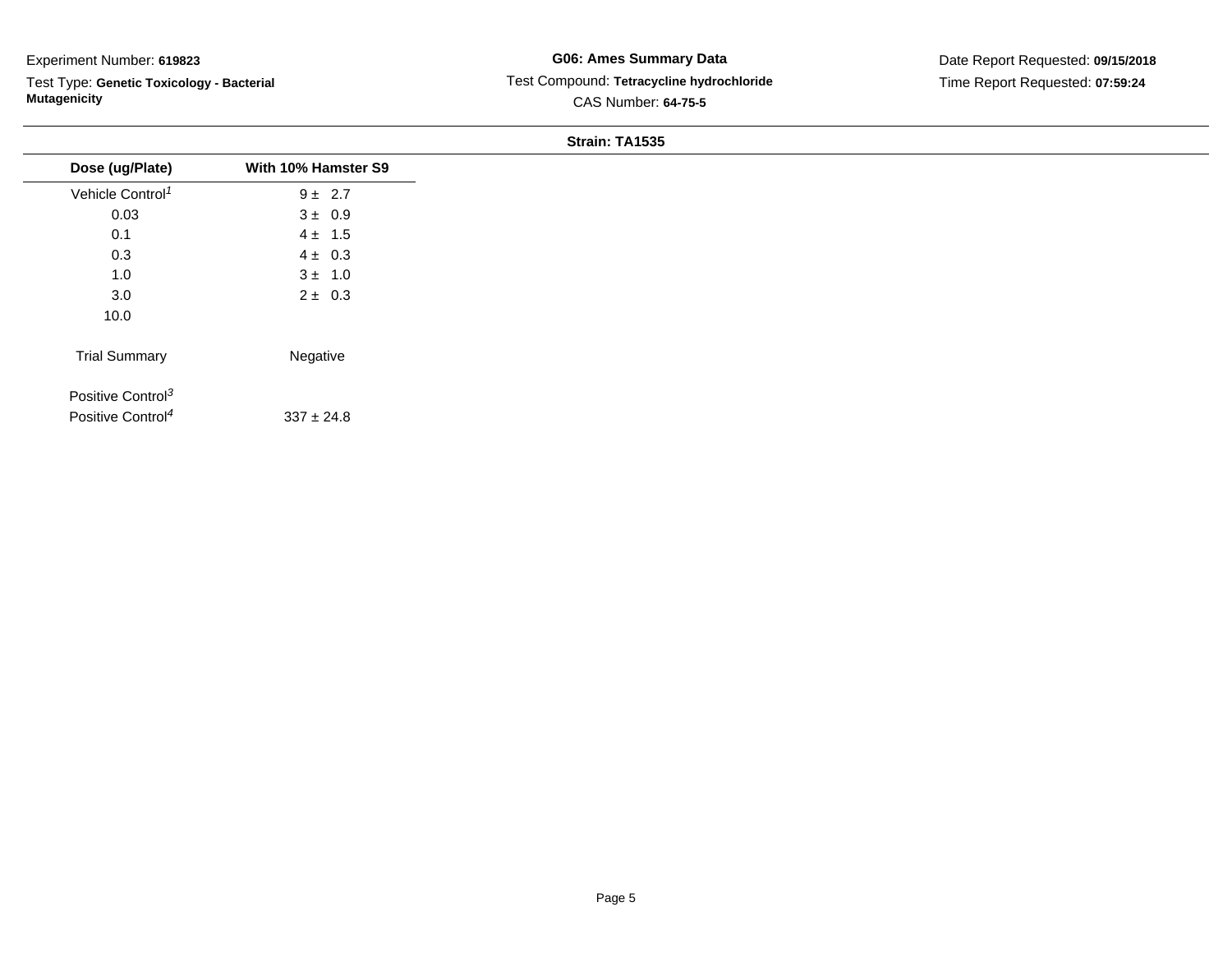Test Type: **Genetic Toxicology - Bacterial Mutagenicity**

## **G06: Ames Summary Data** Test Compound: **Tetracycline hydrochloride**CAS Number: **64-75-5**

|                               |                   |                   | Strain: TA1537         |                        |                     |
|-------------------------------|-------------------|-------------------|------------------------|------------------------|---------------------|
| Dose (ug/Plate)               | <b>Without S9</b> | <b>Without S9</b> | <b>With 10% Rat S9</b> | <b>With 10% Rat S9</b> | With 10% Hamster S9 |
| Vehicle Control <sup>1</sup>  | $8 \pm 1.5$       | $8 \pm 2.5$       | $16 \pm 2.5$           | $15 \pm 1.5$           | 6 ± 0.3             |
| 0.03                          |                   | 6 ± 3.8           |                        | $12 \pm 4.3$           |                     |
| 0.1                           | $11 \pm 1.2$      | $4 \pm 1.2$       | $12 \pm 1.8$           | $14 \pm 1.2$           | $9 \pm 3.7$         |
| 0.3                           | $9 \pm 3.0$       | 6 ± 3.5           | $15 \pm 0.9$           | $11 \pm 2.8$           | $8 \pm 0.7$         |
| 1.0                           | $6 \pm 0.3$       | $4 \pm 1.5$       | $13 \pm 2.2$           | $8 \pm 0.7$            | $5 \pm 1.2$         |
| 3.0                           | Toxic             | $3 \pm 1.0^s$     | $5 \pm 1.5$            | $8 \pm 2.3$            | Toxic               |
| 10.0                          | Toxic             |                   | $6 \pm 1.8$            |                        | Toxic               |
| <b>Trial Summary</b>          | Negative          | Negative          | Negative               | Negative               | Negative            |
| Positive Control <sup>4</sup> |                   |                   | $204 \pm 14.8$         | $121 \pm 12.5$         | $454 \pm 17.6$      |
| Positive Control <sup>5</sup> | $277 \pm 25.1$    | $177 \pm 7.0$     |                        |                        |                     |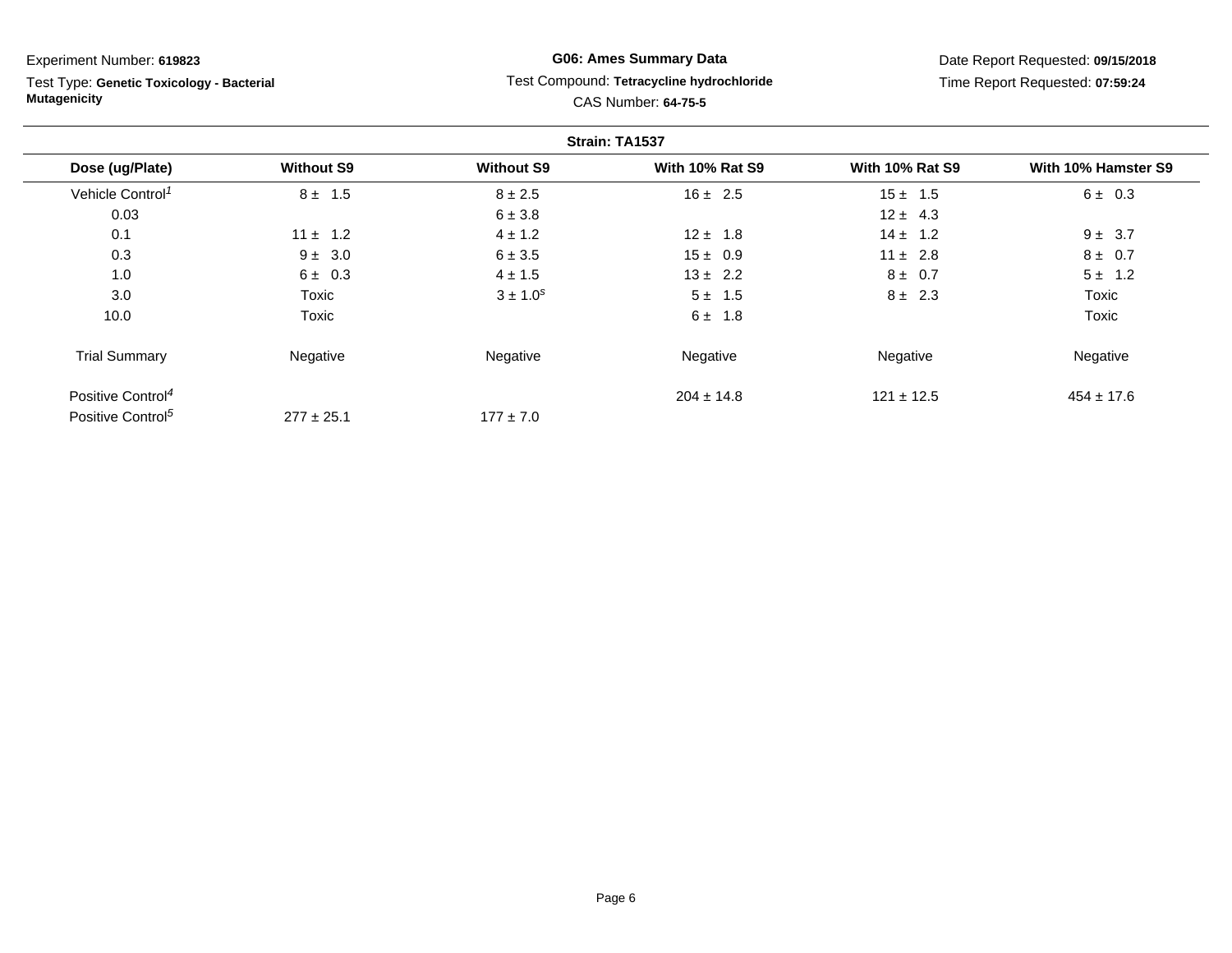Test Type: **Genetic Toxicology - Bacterial Mutagenicity**

## **G06: Ames Summary Data** Test Compound: **Tetracycline hydrochloride**CAS Number: **64-75-5**

|                               |                          | O(10111.1A1J) |  |
|-------------------------------|--------------------------|---------------|--|
| Dose (ug/Plate)               | With 10% Hamster S9      |               |  |
| Vehicle Control <sup>1</sup>  | $6 \pm 1.2$              |               |  |
| 0.03                          | $7 \pm 2.9$              |               |  |
| 0.1                           | $6 \pm 3.5$              |               |  |
| 0.3                           | $6 \pm 3.5$              |               |  |
| 1.0                           | $5\pm0.3$                |               |  |
| 3.0                           | $2 \pm 0.7$ <sup>s</sup> |               |  |
| 10.0                          |                          |               |  |
| <b>Trial Summary</b>          | Negative                 |               |  |
| Positive Control <sup>4</sup> | $248 \pm 2.3$            |               |  |
| Positive Control <sup>5</sup> |                          |               |  |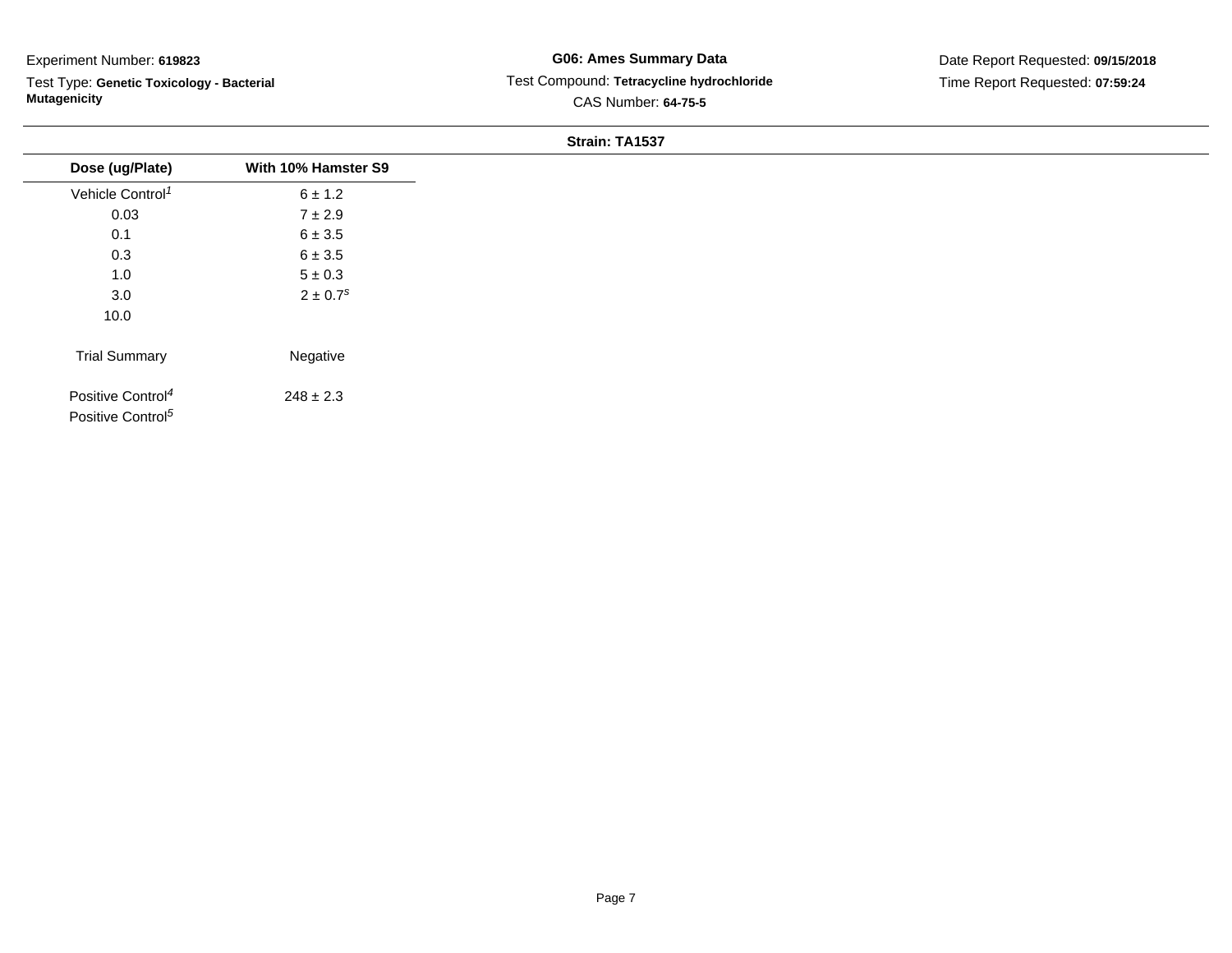Test Type: **Genetic Toxicology - Bacterial Mutagenicity**

## **G06: Ames Summary Data** Test Compound: **Tetracycline hydrochloride**CAS Number: **64-75-5**

|                               |                   |                   | <b>Strain: TA98</b>    |                        |                     |
|-------------------------------|-------------------|-------------------|------------------------|------------------------|---------------------|
| Dose (ug/Plate)               | <b>Without S9</b> | <b>Without S9</b> | <b>With 10% Rat S9</b> | <b>With 10% Rat S9</b> | With 10% Hamster S9 |
| Vehicle Control <sup>1</sup>  | $15 \pm 1.5$      | $13 \pm 0.7$      | $32 \pm 4.1$           | $29 \pm 0.7$           | $27 \pm 3.4$        |
| 0.03                          |                   | $22 \pm 5.2$      |                        | $32 \pm 3.1$           |                     |
| 0.1                           | $16 \pm 4.3$      | $15 \pm 1.5$      | $38 \pm 3.2$           | $34 \pm 3.3$           | $24 \pm 3.5$        |
| 0.3                           | $13 \pm 2.8$      | $20 \pm 2.3$      | $39 \pm 5.8$           | $39 \pm 3.2$           | $25 \pm 1.0$        |
| 1.0                           | $4 \pm 0.6$       | $11 \pm 2.2$      | $17 \pm 2.3$           | $30 \pm 0.9$           | $17 \pm 4.7$        |
| 3.0                           | Toxic             | $4 \pm 0.9^{s}$   | $8 \pm 1.0$            | $17 \pm 2.2$           | Toxic               |
| 10.0                          | Toxic             |                   | $10 \pm 2.7$           |                        | Toxic               |
| <b>Trial Summary</b>          | Negative          | Negative          | Negative               | Negative               | Negative            |
| Positive Control <sup>2</sup> |                   |                   | $401 \pm 33.1$         | $236 \pm 16.8$         | $477 \pm 29.8$      |
| Positive Control <sup>6</sup> | $730 \pm 18.6$    | $693 \pm 16.6$    |                        |                        |                     |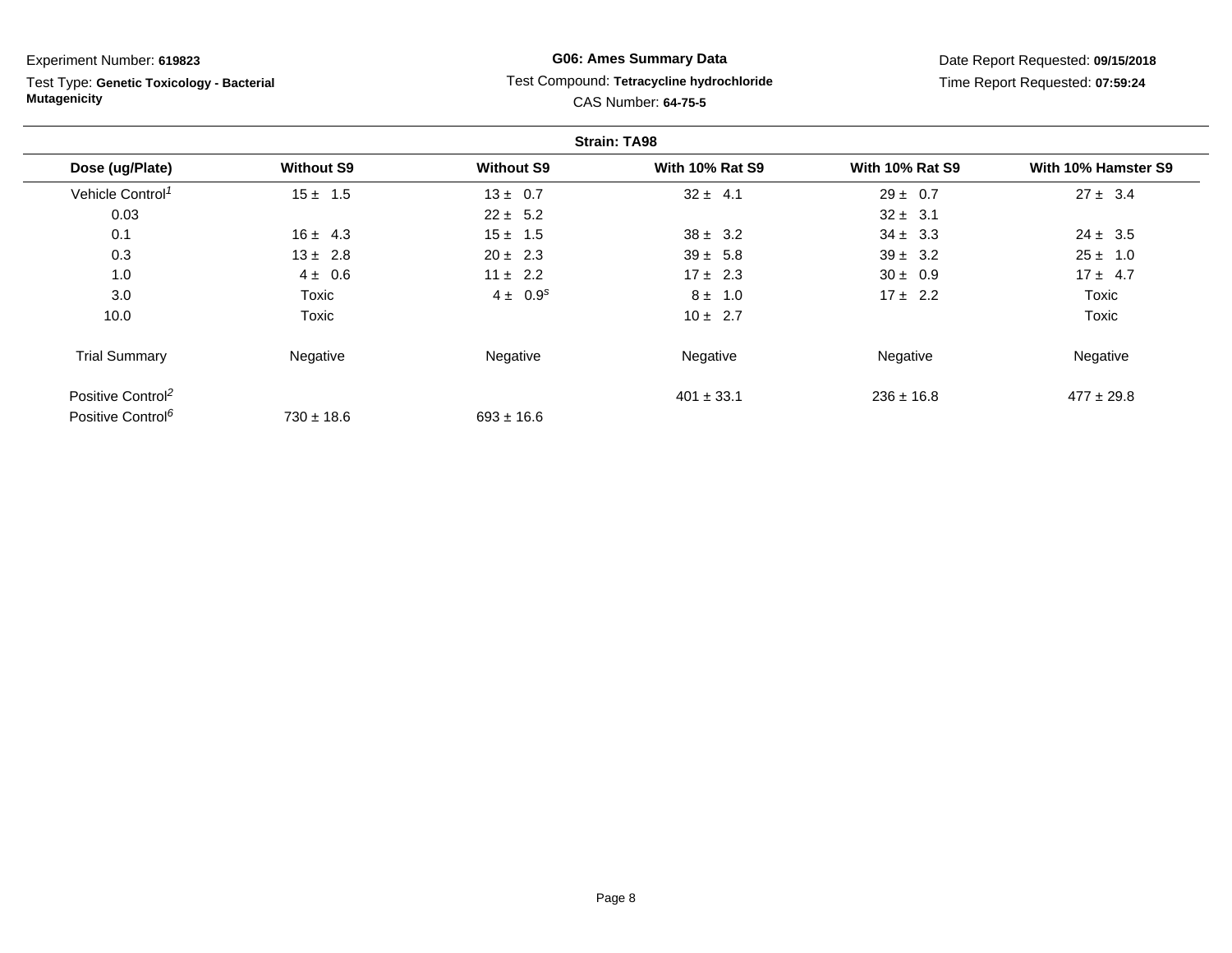Test Type: **Genetic Toxicology - Bacterial Mutagenicity**

**G06: Ames Summary Data** Test Compound: **Tetracycline hydrochloride**CAS Number: **64-75-5**

Date Report Requested: **09/15/2018**Time Report Requested: **07:59:24**

| Dose (ug/Plate)               | With 10% Hamster S9 |
|-------------------------------|---------------------|
| Vehicle Control <sup>1</sup>  | $35 \pm 4.4$        |
| 0.03                          | $27 \pm 0.7$        |
| 0.1                           | $19 \pm 3.5$        |
| 0.3                           | $26 \pm 3.6$        |
| 1.0                           | $22 \pm 2.5$        |
| 3.0                           | $1 \pm 0.3^s$       |
| 10.0                          |                     |
| <b>Trial Summary</b>          | Negative            |
| Positive Control <sup>2</sup> | $858 \pm 48.1$      |
| Positive Control <sup>6</sup> |                     |